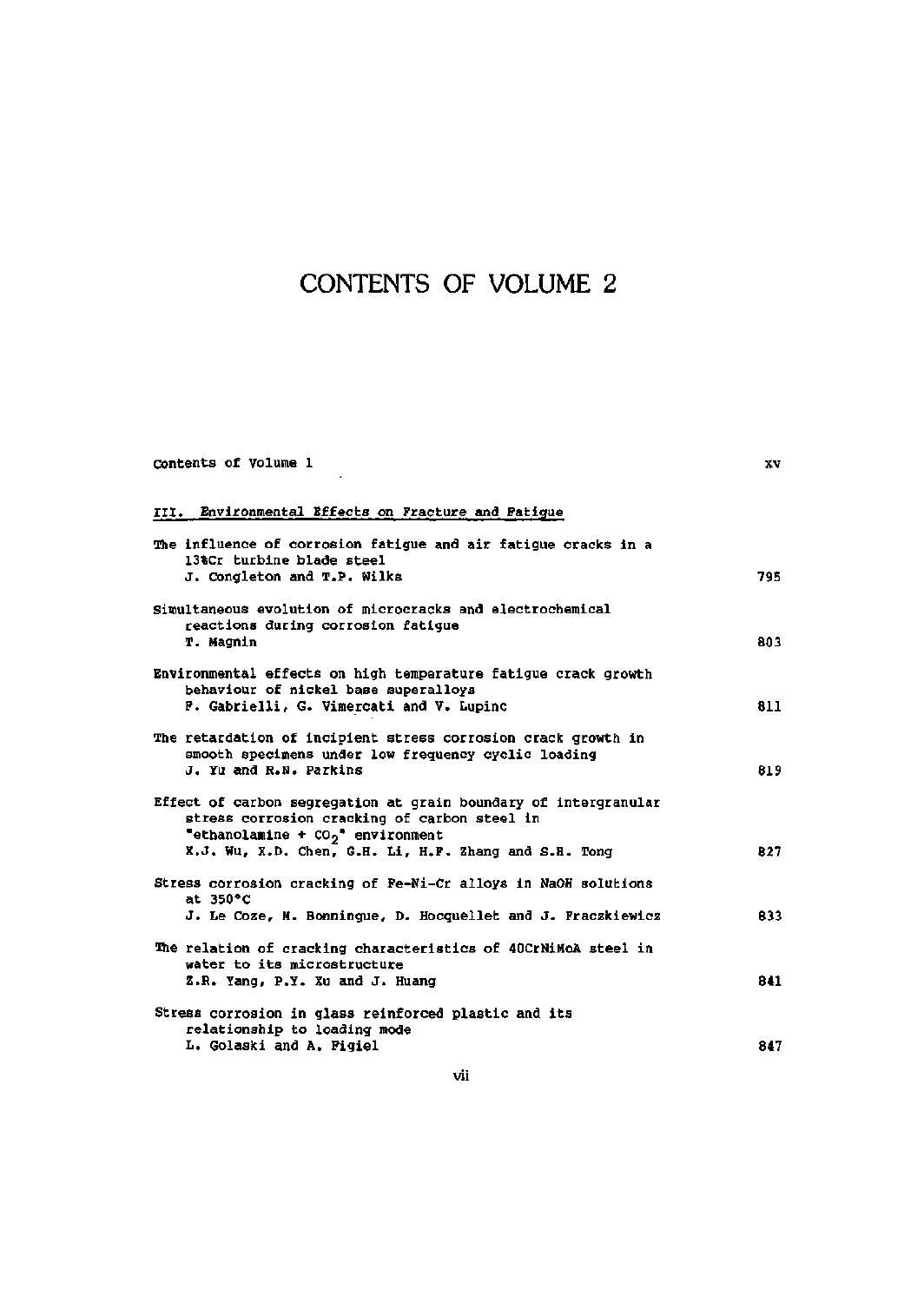$vii$ 

| Softening and hardening due to hydrogen in iron and iron based<br>alloys                                                                                       |     |
|----------------------------------------------------------------------------------------------------------------------------------------------------------------|-----|
| J.J. Du, O. Mao and X. Wang                                                                                                                                    | 855 |
| On the role of the process zone in hydrogen assisted cracking<br>A. Neimitz and B.C. Aifantis                                                                  | 861 |
| Relationship between hydrogen-induced underbead cracking and<br>rolling direction sulphide<br>Y. Tian, L.J. Zhuang and Z.C. Luo                                | 871 |
| Effects of microstructure on SCC behavior of low alloy<br>ultra-high strength steels<br>R.G. Wu and G.F. Li                                                    | 877 |
| Creep-rupture performance of superalloys in high-pressure<br>hydrogen environment<br>S. Bhattacharyya                                                          | 883 |
| Role of hydrogen in stress corrosion cracking of austenitic<br>stainless steel in boiling 42% MgCl <sub>2</sub> solution<br>L.J. Qiao, W.Y. Chu and C.M. Hsiao | 893 |
| Bffect of gaseous charging with hydrogen on the ductility of<br>type 304L stainless steel<br>D. Hardie and J.J.F. Butler                                       | 899 |
| The effect of high-pressure charging with hydrogen on<br>mechanical properties of an austenitic steel<br>Y.Y. Li, L.M. Ma and G.J. Liang                       | 907 |
| IV. Bigh Temperature Deformation and Failure                                                                                                                   |     |
| Deformation and creep of textured HCP metals<br>K. Linga Murty                                                                                                 | 915 |
| A study of creep rupture in copper by the measurements of<br>internal friction<br>Q.P. Kong and Y. Dai                                                         | 923 |
| <b>The role of hydrogen in creep of pure iron</b><br>S.W. Nam and S.J. Kim                                                                                     | 929 |
| Micromechanics models for creep deformation of two-phase alloys<br>M. Tanaka, T. Sakaki and H. Iizuka                                                          | 935 |
| A new asymptotic field parameter $C_m^*$ used for describing<br>creep crack growth rule<br>H.F. Sun and Y. Liu                                                 | 943 |
| The consequences of ordering on negative creep and flow of<br>nickel based alloys<br><b>A. Marucco and B. Nath</b>                                             | 949 |
| The effect of small amounts of Mg and 2r on creep crack growth<br>behavior of a Ni-base superalloy<br><b>E.C Guo and F.Q. Xu</b>                               | 957 |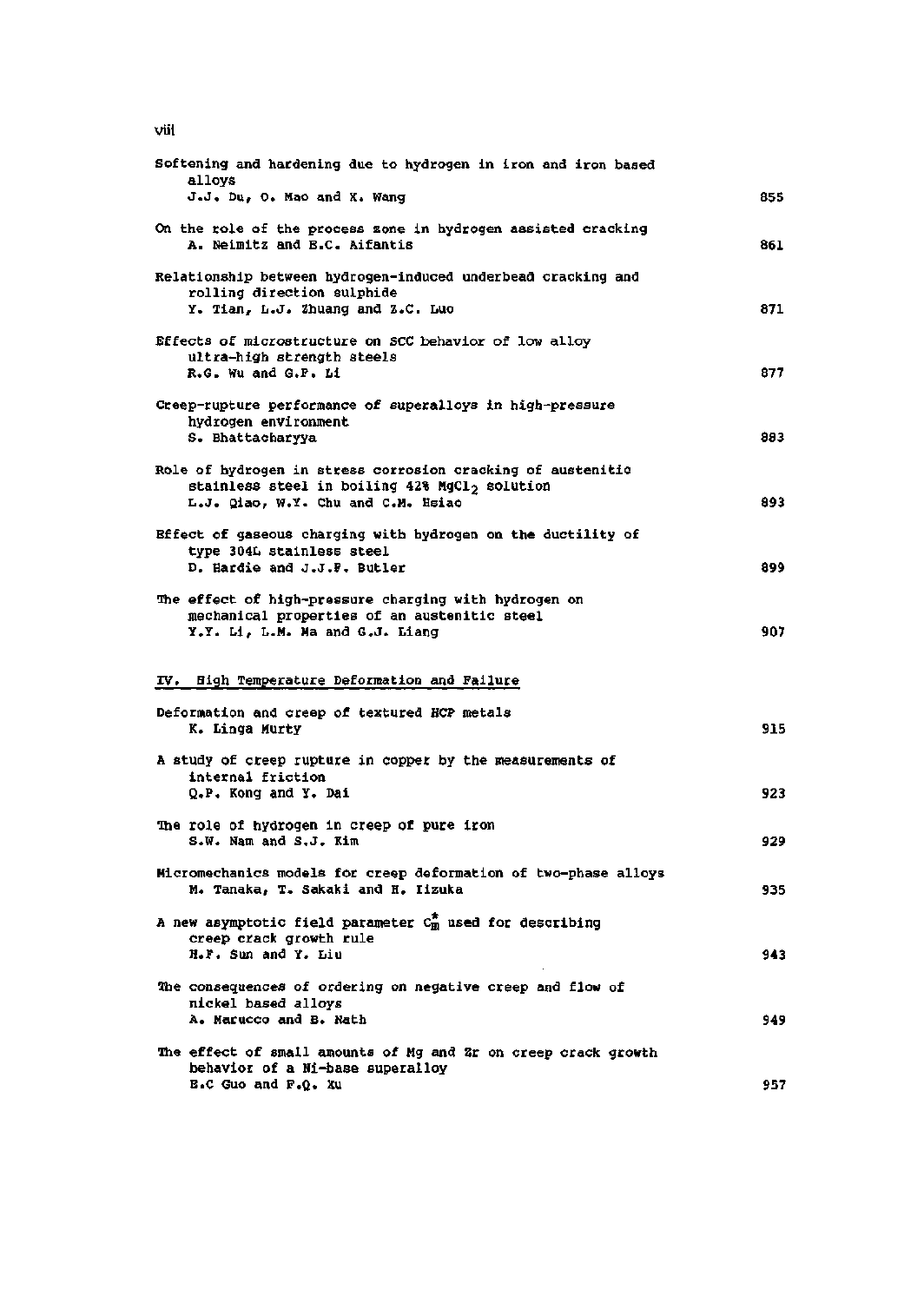| Creep behavior of a rapidly solidified PM aluminum alloy<br>M. Otsuka, Y. Abe and R. Horiuchi                                                                        | 963          |
|----------------------------------------------------------------------------------------------------------------------------------------------------------------------|--------------|
| Variable load creep behaviour at 550, 650, and 750°C of type<br>316 stainless steel having different grain size<br>V. Lupinc, V. Pagani and F. Gabrielli             | 969          |
| Creep crack growth in an iron-nickel base superalloy<br>s.F. Wu and Q.P. Kong                                                                                        | 977          |
| The effects of temperature and creep damage on creep crack<br>growth in HK40 steel<br>g.J. Zhu, P.E. Li, Y.S. Yu, J.S. Zhang and Z.B. Cao                            | 983          |
| High temperature cyclic behaviour of superalloy MA 6000<br>A. Hynnä, V. -T. Kuokkala, T. Lepistö, T. Mäntylä and P. Kettunen                                         | 989          |
| A physical model of cyclic creep deformation in terms of the<br>effective stress<br>S.W. Nam and W.L. Bradley                                                        | 997          |
| Bffect of hold time in high temperature low cycle fatigue<br>V.M. Radhakrishnan                                                                                      | 1005         |
| Influence of hold times on the high temperature fatigue crack<br>propagation rate<br>A. Plumtree and M-T. Yu                                                         | 1013         |
| Life prediction for low-cycle fatigue under creep-fatigue<br>interaction<br>K-T. Rie and R-M. Schmidt                                                                | 1021         |
| Exposure time considerations in high temperature low cycle<br>fatique<br>S. Kalluri, S.S. Manson and G.R. Halford                                                    | 1029         |
| Notch effect on high temperature fatigue-creep properties of a<br>carbide strengthened iron-base disc alloy                                                          |              |
| X.S. Xie, X.Q. Sun, L. Gao, G.L. Chen, F.Y. Chang and Z.M. Yuan<br>25 CDV 4.11 steel creep-fatigue damage at 500 and 550°C<br>B. Abdouli, S. Bayard and E. Plenard   | 1037<br>1043 |
| Creep fatigue interaction under high frequency loading<br>P.M. Lesne and G. Cailletaud                                                                               | 1053         |
| Effect of high cyclic loading on low cycle fatigue crack<br>propagation and its micromorphology for an Fe-Ni base alloy<br>B.L. Tu, K.M. Niu, Z.A. Wang and M.G. Yan | 1063         |
| Estimation of creep damage in creep-fatigue condition<br>H. Iizuka and M. Tanaka                                                                                     | 1071         |
| The influence of cyclic temperature oscillations on<br>precipitation and hot ductility of a C-Mn-Nb-Al steel<br>D.N. Crowther, J.M. Stewart and B. Mintz             | 1079         |

 $\mathbf{k}$ 

**HBN2-A\***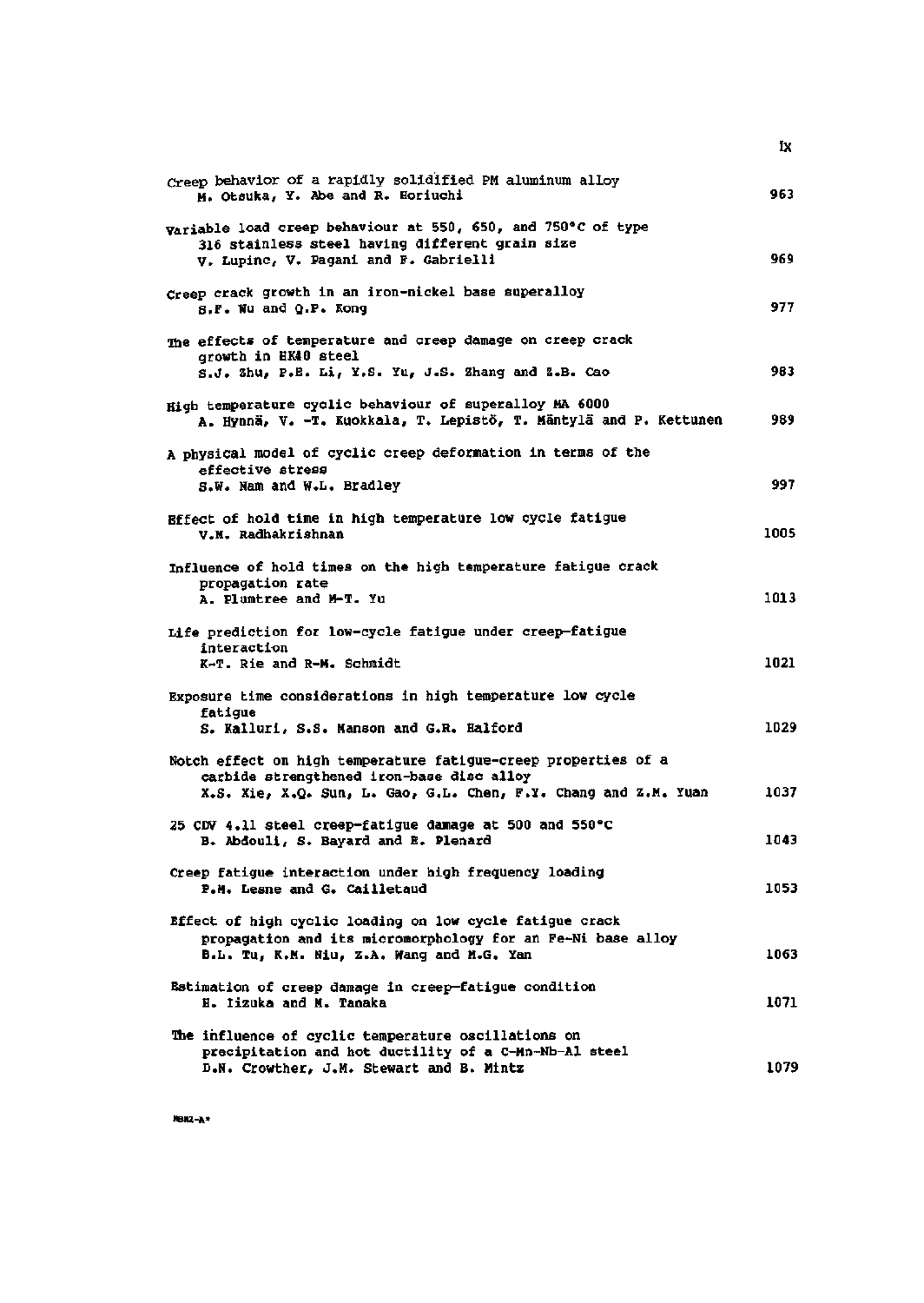| Investigation on the thermal shock behaviour of high<br>temperature alloys                                                                                                                              |                  |
|---------------------------------------------------------------------------------------------------------------------------------------------------------------------------------------------------------|------------------|
| H. Drzeniek and E. Lugscheider                                                                                                                                                                          | 1087             |
| Specific strain work as a measure of material damage under<br>creep and thermal cycling<br>A. Krajczyk and R. Zuchowski                                                                                 | 1095             |
| Crack propagation of varying-temperature low-cycle fatigue<br>simulating thermal fatigue<br>R. Ohtani, T. Kitamura and N. Tada                                                                          | 1101             |
| Detection of material degradation on CrMo steel during service<br>operation by a chemical etching test<br>F. Nogata, K. Seo, H. Takahashi, T. Shoji, Lu You Sho,<br>K. Kawano, S.H. Chung and B.X. Yang | 1109             |
| Component thermal loads evaluation and life analysis for high<br>temperature application<br>P. Agatonovic and M. Dogigli                                                                                | 1115             |
| A theory of creep analysis of plate bending structure and its<br>application to the bulging in continuously cast slabs<br>A. Yoshii and S. Kihara                                                       | 1123             |
| Steady state analysis of temperature and stress incorporating<br>solidification during continuous casting process<br>Z. Wang and T. Inoue                                                               | 1131             |
| Time-dependent fatigue crack propagation in Inconel 718<br>superalloys<br>K.M. Chang                                                                                                                    | $\infty$<br>1139 |
| An investigation on the strengthening of Inconel 718 superalloy<br>by thermal mechanical treatments<br>C.Q. Zhang, R.W Zhang and M.G. Yan                                                               | 1149             |
| High temperature creep damage under biaxial loading: Inco 718<br>and 316 (17-12 SPH) steels                                                                                                             | 1157             |
| P. Delobelle, P. Trivaudey and C. Oytana<br>Influence on microstructure on high temperature low cycle<br>fatigue life in P/M René 95<br>Z.M. Fu, P. Au, D. Morphy, A.K. Koul and J.P. Immarigeon        | 1165             |
| The effect of straining phase on biaxial fatigue life at 550°C<br>in type 304 stainless steel                                                                                                           |                  |
| K. Kuwabara, A. Nitta and T. Ogata<br>Non proportional loading tests, tensile-torsion ratchetting, at<br>elevated temperature, of a 17-12SPH austenitic                                                 | 1173             |
| stainless steel (316L)<br>P. Delobelle, C. Lexcellent and C. Oytana                                                                                                                                     | 1181             |
| Effect of Nb, V, Ti and S additions on high temperature<br>ductility behaviour of high purity iron<br>G.A. Osinkolu, P. Yi and A. Kobylanski                                                            | 1189             |

 $\mathbf x$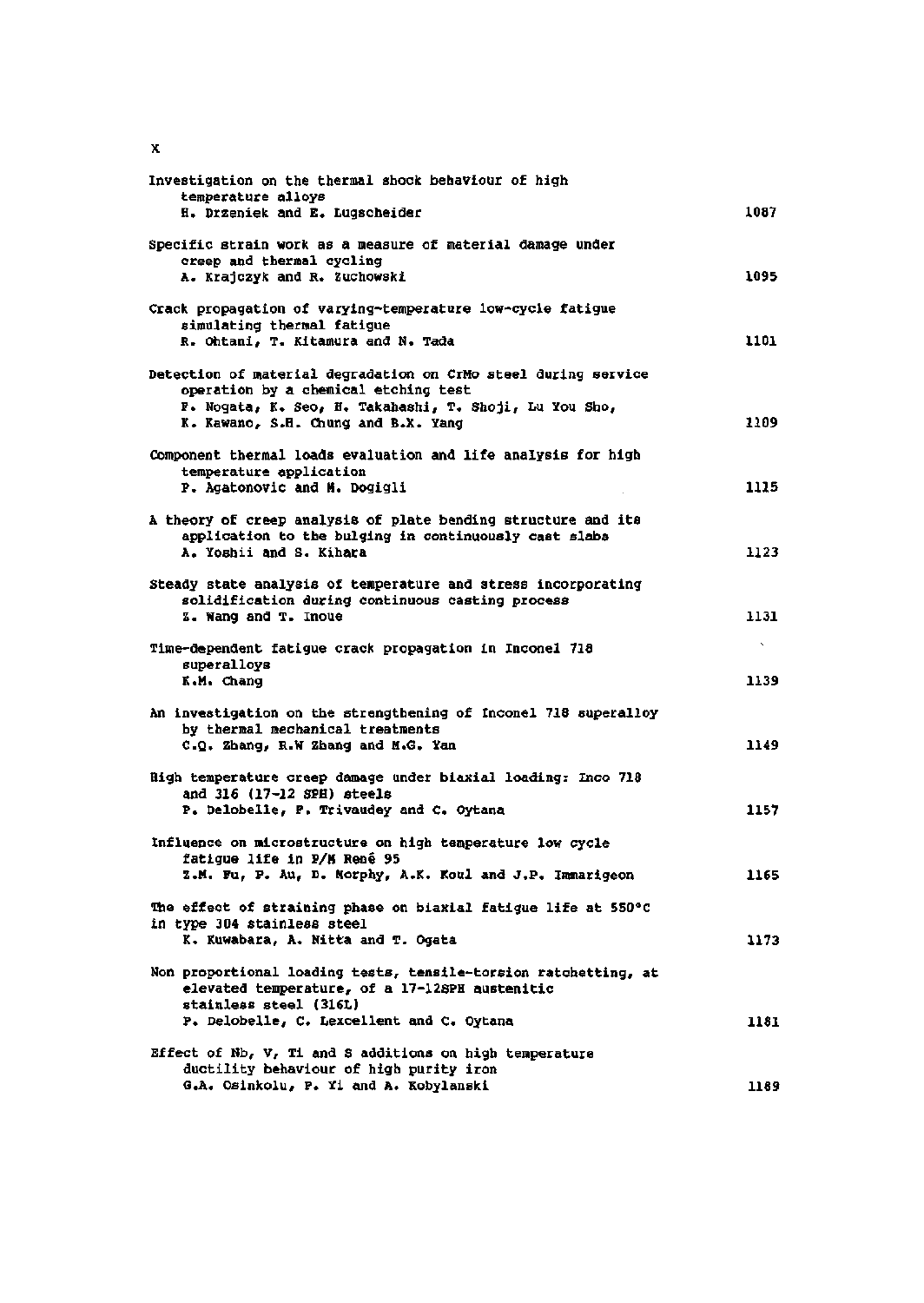| Slip deformation and fracture of a directionally solidified<br>superalloy<br>W.Q. Yin, W. Gao, G.Q. Zhu and Z.Q. Hu                                   | 1197 |
|-------------------------------------------------------------------------------------------------------------------------------------------------------|------|
| v. Mechanical Properties and Engineering Applications of                                                                                              |      |
| Composite and Non-Metallic Materials                                                                                                                  |      |
| Purther damages of transverse cracks occurring in the cross-ply<br>composite<br><b>H. Ohira, T. Shono and N. Uda</b>                                  | 1205 |
| Micro-mechanical analysis of the knee-point on tension<br>stress-strain curve of composites                                                           |      |
| Y.P. Fei, Y.D. Xue and H.Y. Shen<br>Influence of sequence of plies on the damage of cross-ply                                                         | 1213 |
| laminates<br>Z.P. Lu, S.Z. Bai and C.Q. Chen                                                                                                          | 1219 |
| Methods of prediction of polymer composite material performance<br>under cold climate conditions<br>V.N. Bulmanis, Yu. S. Urzhumtsev and I.N. Chersky | 1225 |
| The compression fatigue resistance of a carbon/epoxy composite                                                                                        |      |
| plate containing a hole<br>D. Lai and C. Bathais                                                                                                      | 1231 |
| Creep behaviour of polymer-based materials<br>S.N. Lu and C.C Xie                                                                                     | 1239 |
| Hysteretic heating of polyamides - an analytical approach<br>B. Echalier and P. Bluet                                                                 | 1245 |
| Deformation of SiC/Al composites<br>Y. Flom and R.J. Arsenault                                                                                        | 1253 |
| Ductility improvement in particle-reinforced aluminum composites:<br>a ductile-fracture model based on void nucleation and growth<br>I-H. Lin         | 1261 |
| Pressure induced ageing of polymers<br>I. Emri and W.G. Knauss                                                                                        | 1265 |
| Study on high temperature strength; $K_{T,n}$ and creep fracture of<br>structural ceramics<br>Z.D. Guan and W.J. Liu                                  | 1277 |
| X-ray diffraction study on fracture surface of bluntly notched<br>specimens of alumina ceramics<br>T. Mishima, Y. Nanayama, Y. Birose and K. Tanaka   | 1283 |
| The elastic-plastic fracture toughness of doped zircon material                                                                                       |      |
| at high temperature<br>Y.L. Liu and R.Z. Wang                                                                                                         | 1291 |

 $\begin{array}{c} 1 \\ 2 \\ 3 \end{array}$ 

 $\dot{\mathbf{x}}$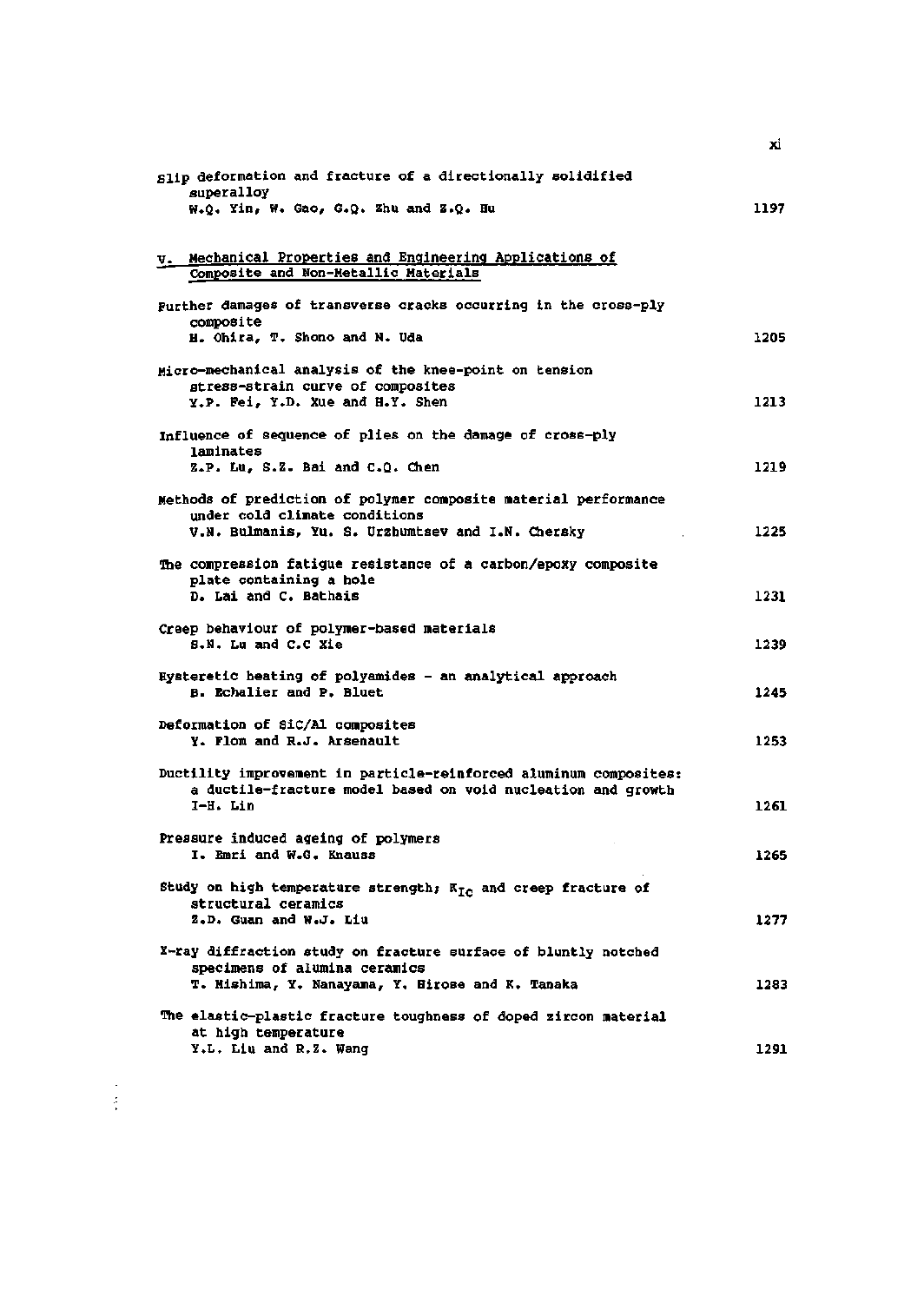| Relationships between fracture toughness and microstructures of<br>WC-Co cemented carbide alloys          |      |
|-----------------------------------------------------------------------------------------------------------|------|
| Y.X. Liu and S.H. Zhang                                                                                   | 1297 |
| Evaluating mechanical properties of $Si_3N_A$ with<br>microstrength method                                |      |
| Z.Z. Jin, Z.W. Liu and J.R. Ma                                                                            | 1305 |
| Infrared thermographic detection of failure processes in<br>concrete                                      |      |
| M.P. Luong                                                                                                | 1311 |
| The crack growth of electro-stress corrosion for beta-Al <sub>2</sub> O <sub>3</sub><br>solid electrolyte |      |
| Q.C. Zhang and S.Z. Lin                                                                                   | 1321 |
| Test of linear elastic fracture properties and fracture<br>toughness of concrete                          |      |
| D.Y. Xu, B.L. Feng and X.L. Pu                                                                            | 1329 |
| Practure toughness studies on oceanic engineering cement<br>concrete                                      |      |
| Z.H. Luo, G.L. Li, Q.P. Tian, H.Y. Wu, X.T. Zeng, Q.F. Du,<br>N.H. Hu. Y.X. Liang and T.S. Chen           | 1335 |
| Fracture toughness analysis and estimation of surface energy of<br>several glasses                        |      |
| Y.M. Jiang, J.J. Cheng, W. Zhang and W.L. Xue                                                             | 1341 |
| Recovery of high temperature creep damage of polycrystalline<br>Al <sub>2</sub> O <sub>3</sub>            |      |
| S.K. Teh                                                                                                  | 1347 |

 $\dot{\mathbf{a}}$